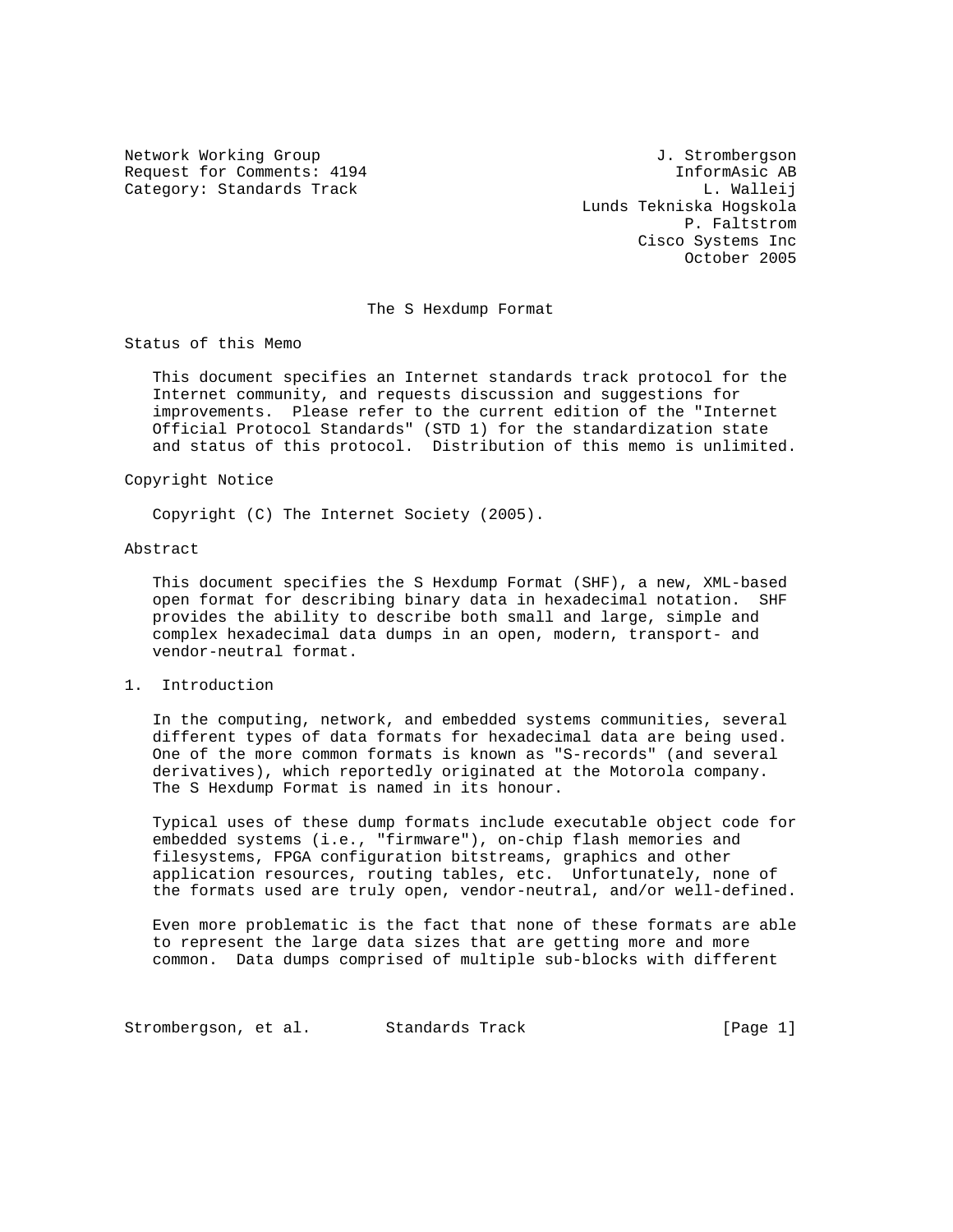Word sizes, and data sizes spanning anywhere from a few Bytes of data to much larger than 2^32 bits are not handled. Also, the checksums included in these formats are too simplistic and for larger data sizes, they provide insufficient ability to accurately detect errors. Alternatively, the overhead needed for proper error detection is very large.

 Therefore, the S Hexdump format is an effort to provide a modern, XML-based format that is not too complex for simple tools and computing environments to implement, generate, parse, and use. Yet the format is able to handle large data sizes and complex data structures, and can provide high quality error detection by leveraging standardized cryptographic hash functions.

 One of the simplifications introduced in the format is to disallow other number systems such as octal or decimal notation, and to allow for Word sizes of even bytes (8-bit groups) only. This is intentional and was done to simplify implementations aimed for practical present-day applications. Formats aimed for esoteric number systems or odd Word sizes may be implemented elsewhere.

 At present, the usage of the SHF format may be mainly for Internet transport and file storage on development machinery. A parser for the XML format is presently not easily deployed in hardware devices, but the parsing and checksumming of the SHF data may be done by a workstation computer, which in turn converts the SHF tokens to an ordinary bitstream before the last step (e.g., of a firmware upgrade) commences.

 SHF is a dump format only and shall not be confused with similar applications, such as binary configuration formats or patches, which are intended to, for example, alter contents of a core memory. Such applications require the possibility of modifying individual bits or groups of bits in the memory of a machine, and is not the intended usage of the mechanism described in the present document.

2. Terminology

 The key words "MUST", "MUST NOT", "REQUIRED", "SHALL", "SHALL NOT", "SHOULD", "SHOULD NOT", "RECOMMENDED", "MAY", and "OPTIONAL" in this document are to be interpreted as described in RFC 2119 [1].

 The key word "Byte" is to be interpreted as a group of 8 bits. The key word "Octet" is another name for Byte.

 The key word "Word" is to be interpreted as a group containing an integral number of Bytes.

Strombergson, et al. Standards Track (Page 2)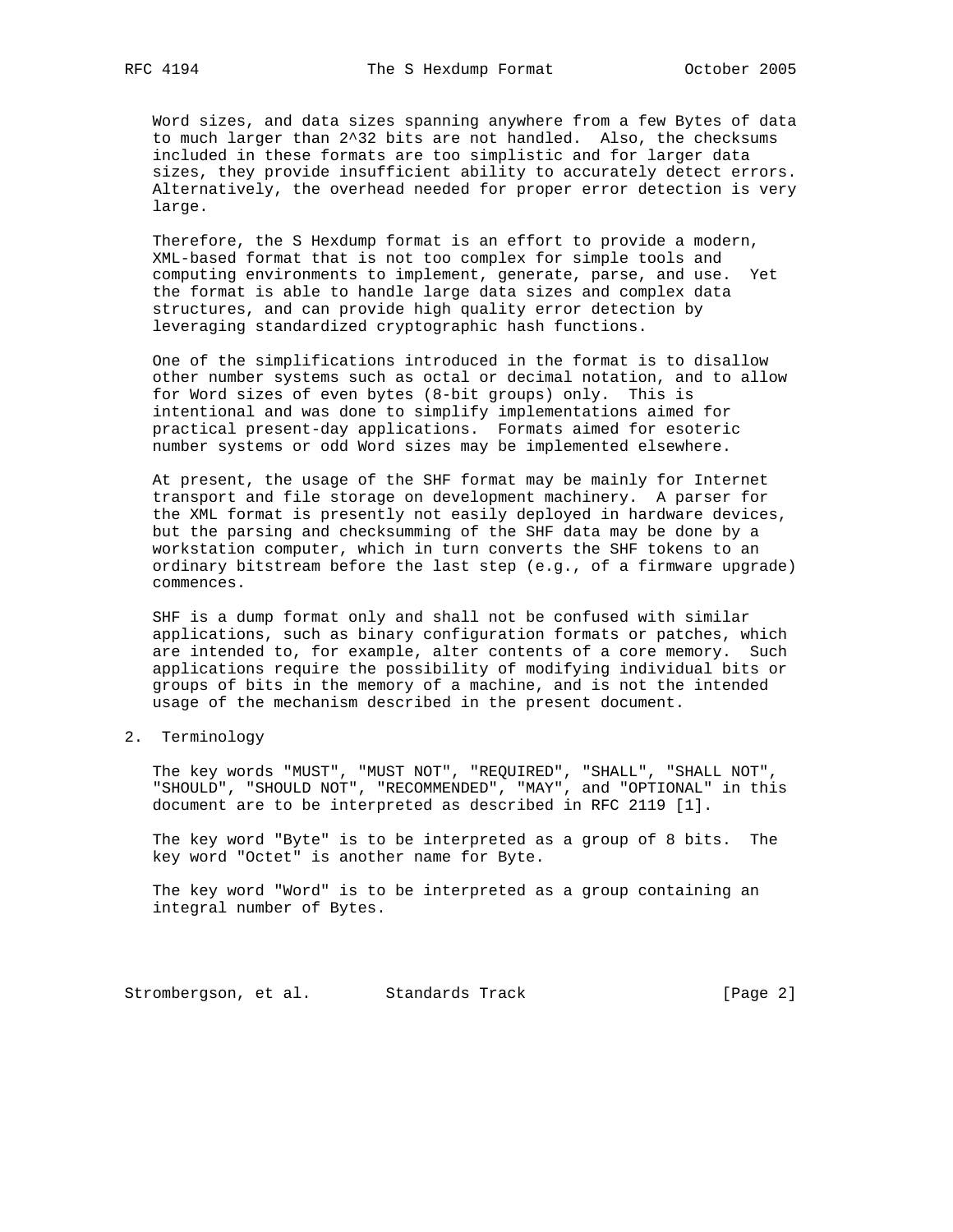The key word "Block" is to be interpreted as an ordered sequence of Words, beginning at a certain address, running from lower to higher addresses. A Block typically represents a sequence of Words at a certain address range in the memory of a computer.

 The key word "Dump" is to be interpreted as a sequence of Blocks, which may or may not be in a particular order. A Dump typically represents some non-continuous, interesting parts of the memory of a computer, such that the Dump as a whole has a certain meaning, for example (but not limited to) a complete firmware for an embedded system.

The expression "2 $\text{\textdegree{n}}$ " is to be interpreted as the value two (2) raised to the n:th power. For example, 2^8 equals the value 256.

3. Features and Functionality

The SHF-format has the following features:

- o Support for arbitrarily wide data Words
- o Support for very large data Blocks
- o Support for an arbitrary number of independent data Blocks
- o Data integrity detection against errors provided by the RFC3174 specified (see [2]) SHA-1 cryptographic signature
- o An XML-based format

 In the embedded systems domain, 8- and 16-bit processors are still used in large numbers and will continue to be used for any foreseeable future. Simultaneously, more and more systems are using 64-bit and even larger Word sizes.

 SHF supports all of these systems by allowing the Word size to be specified. The Word size MUST be an integer number of Bytes and at least one (1) Byte.

 SHF is able to represent both large and small data Blocks. The data Block MUST contain at least one (1) Word. Additionally, the data Block MUST NOT be larger than (2^64)-1 bits.

 The SHF Dump MUST contain at least one (1) data Block. The maximum number of Blocks supported is 2^64. Each data Block in the Dump MAY have different Word sizes and start at different addresses.

Strombergson, et al. Standards Track [Page 3]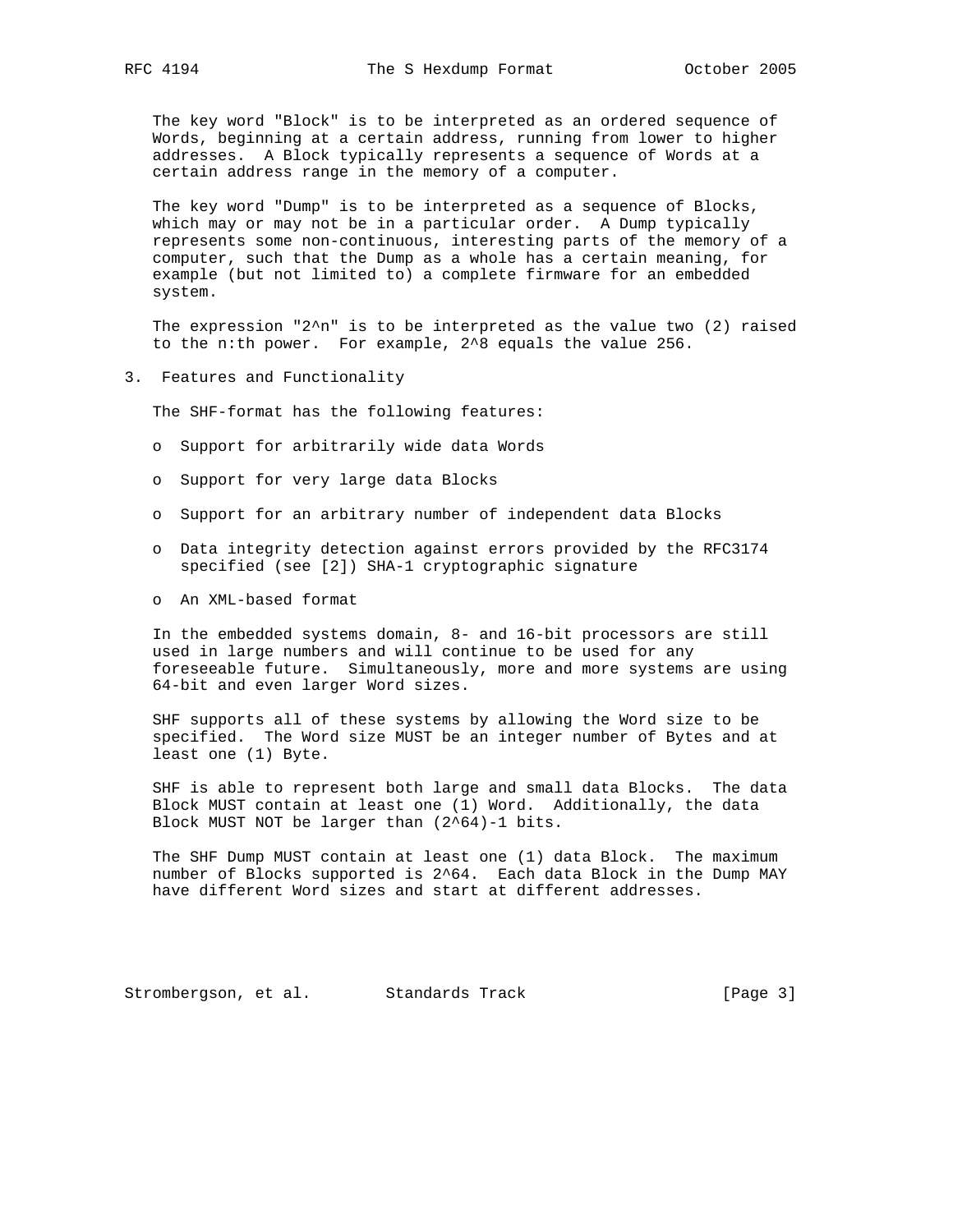The checksum (or message digest) used to verify the correctness or data integrity of each Block is 20 Bytes (160 bits) long. The digest MUST be calculated on the data actually represented by the SHF data Block, NOT the representation, i.e., NOT the ASCII-code. SHA-1 is only able to calculate a digest for a data Block no larger than (2^64)-1 bits and this limits the size of each data Block in SHF to (2^64)-1 bits.

4. SHF XML Specification

 The SHF format consists of an XML data structure representing a Dump. The Dump consists of a Dump header section and one (1) or more Block sections containing data. Each Block of data is independent of any other Block.

 A short, symbolic example of an SHF Dump is illustrated by the following structure:

```
 <dump name="(Human readable string)" blocks="(64-bit value)">
   <block name="(Human readable string)" start_address="(64-bit
          value)" word_size="(64-bit value)" length="(64-bit value)"
          checksum="(20-Byte digest)">
      (Data)
   </block>
 </dump>
```
4.1. Header Section

 The header section comprises the Dump tag, which includes the following attributes:

- o name: A compulsory string of arbitrary length used by any interested party to identify the specific SHF Dump.
- o blocks: An optional 64-bit hexadecimal value representing the number of Blocks in the specific SHF Dump. Whenever available, this value should be supplied. However, there are potential scenarios where the number of Blocks cannot be given beforehand. If the value is present, it should be verified by implementers; if the value is untrue, the behaviour is implementation-defined.

 After the opening Dump tag, one or more subsections of Blocks must follow. Finally, the complete SHF Dump ends with a closing Dump tag.

Strombergson, et al. Standards Track [Page 4]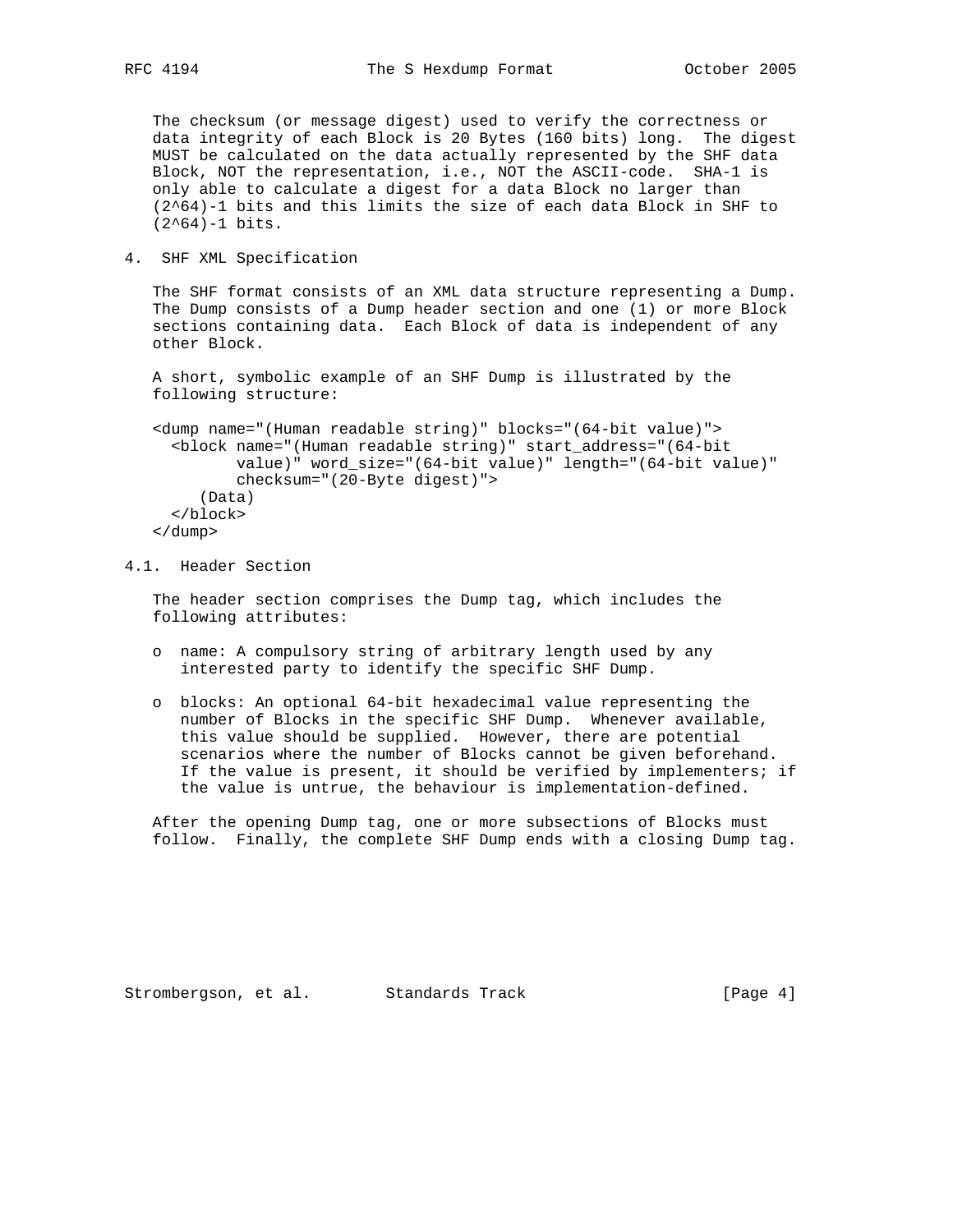## 4.2. Block Subsection

 The Block subsection contains a Block tag and a number of data words. The Block tag includes the following attributes:

- o name: A compulsory string of arbitrary length used by any interested party to identify the specific Block.
- o start\_address: A compulsory, 64-bit hexadecimal value representing the start address in Bytes for the data in the Block.
- o word\_size: A compulsory 64-bit hexadecimal value representing the number of Bytes (the width) of one Word of the data.
- o length: A compulsory hexadecimal representation of an unsigned 64-bit integer indicating the number of Words following inside the Block element. If this value turns out to be untrue, the Block MUST be discarded.
- o checksum: A compulsory hexadecimal representation of the 20 Byte SHA-1 digest of the data in the Block.

 The total size of the data in the Block (in bits) is given by the expression (8 \* word\_size \* length). The expression MUST NOT be larger than  $(2^64)-1$ .

 After the opening Block tag, a hexadecimal representation of the actual data in the Block follows. Finally, the Block section ends with a closing Block tag.

5. SHF Rules and Limits

There are several rules and limits in SHF:

- o All attribute values representing an actual value and the data MUST be in hexadecimal notation. The only attribute excluded from this rule is the name attribute in the Dump and Block tags. This restriction has been imposed for ease of reading the dump: a reader shall not be uncertain about whether a figure is in hex notation or not, and can always assume it is hexadecimal.
- o All attribute values, with the exception of the checksum, MAY omit leading zeros. Conversely, the checksum MUST NOT omit leading zeros.
- o The data represented in a Block MUST NOT be larger than (2^64)-1 bits.

Strombergson, et al. Standards Track [Page 5]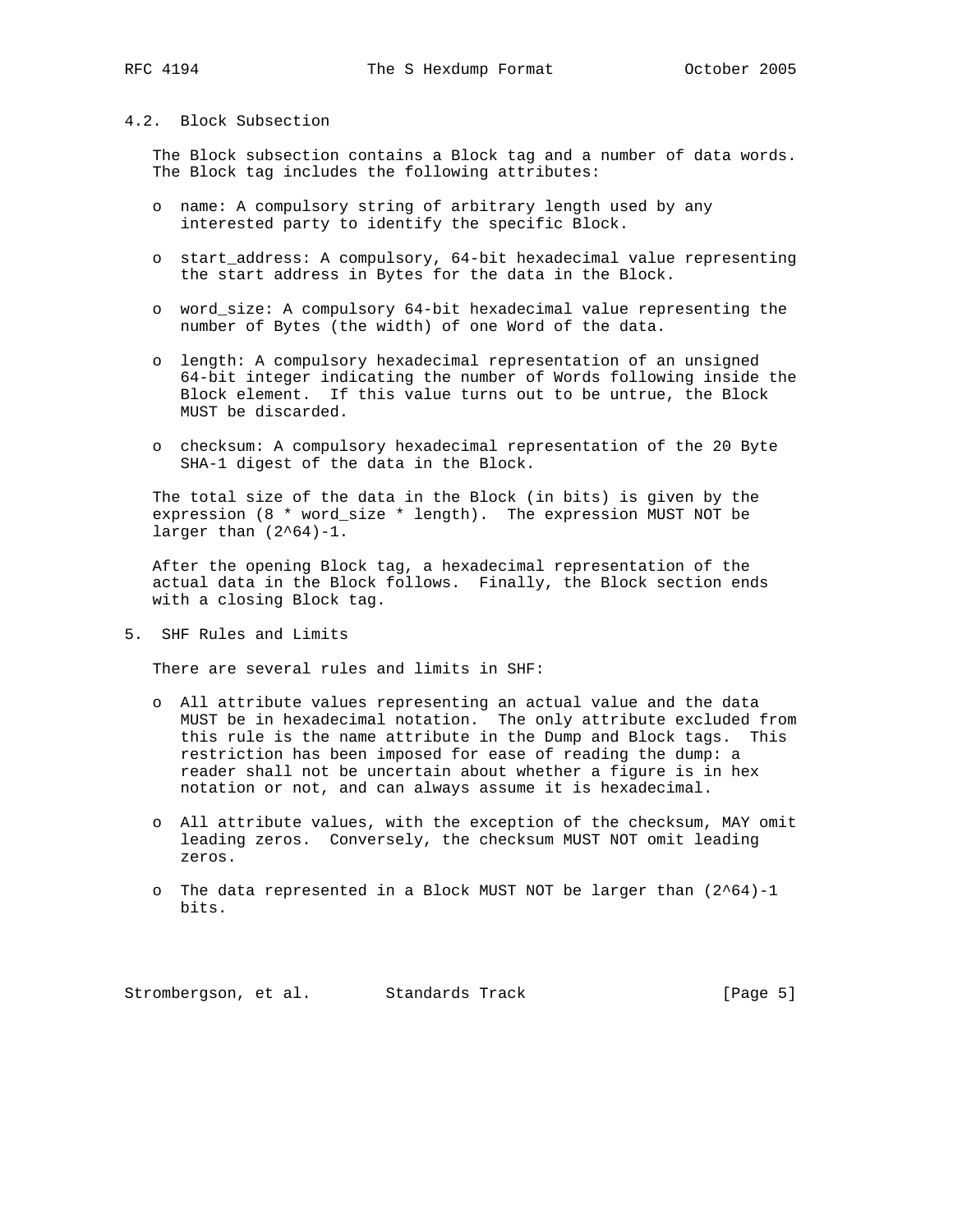- o The size of a Word MUST NOT be larger than (2^64)-1 bits. This implies that a Block with a Word defined to the maximum width cannot contain more than one Word. An SHF consumer shall assure that it can handle a certain Word length before beginning to parse blocks of an SHF Dump. Failure to do so may cause buffer overflows and endanger the stability and security of the system running the consuming application.
- o The attribute values representing an actual value MUST be in big-endian format. This means that the most significant hexadecimal digits are to be put to the left in a hexadecimal Word, address, or similar field. For example, the address value 1234 represents the address 1234 and not 3412. While some computing architectures may be using little-endian Words as their native format, it is the responsibility of any SHF producer running on such an architecture to swap the attribute values to a big-endian format. The reverse holds for a consumer receiving the big-endian SHF attributes: if the consumer is little-endian, the values have to be swapped around.
- o Likewise, the words inside a Dump MUST be stored in a big-endian format if the word size is larger than one Byte. Here, the same need for swapping Bytes around may arise, as mentioned in the previous paragraph.
- 6. SHF DTD

 The contents of the element named "block" and the attributes "blocks", "address", "word\_size" and "checksum" should only contain the characters that are valid hexbyte sequences. These are:

whitespace  $::=$   $(\#x20 \mid \#x9 \mid \#xC \mid \#xD \mid \#xA)$ hexdigit  $::=[0-9A-Fa-f]$ hexbytes ::= whitespace\* hexdigit (hexdigit|whitespace)\*

 A parser reading in an SHF file should silently ignore any other characters that (by mistake) appear in any of these elements or attributes. These alien characters should be treated as if they did not exist. Also note that "whitespace" has no semantic meaning; it is only valid for the reason of improving the human readability of the Dump. Whitespace may be altogether removed and the hexbyte sequences concatenated if desired. Notice that the fact that word size is to be given in a number of bytes implies that the number of hexadecimal digits inside a block need to be even. Malformed blocks should be ignored by implementations.

Strombergson, et al. Standards Track [Page 6]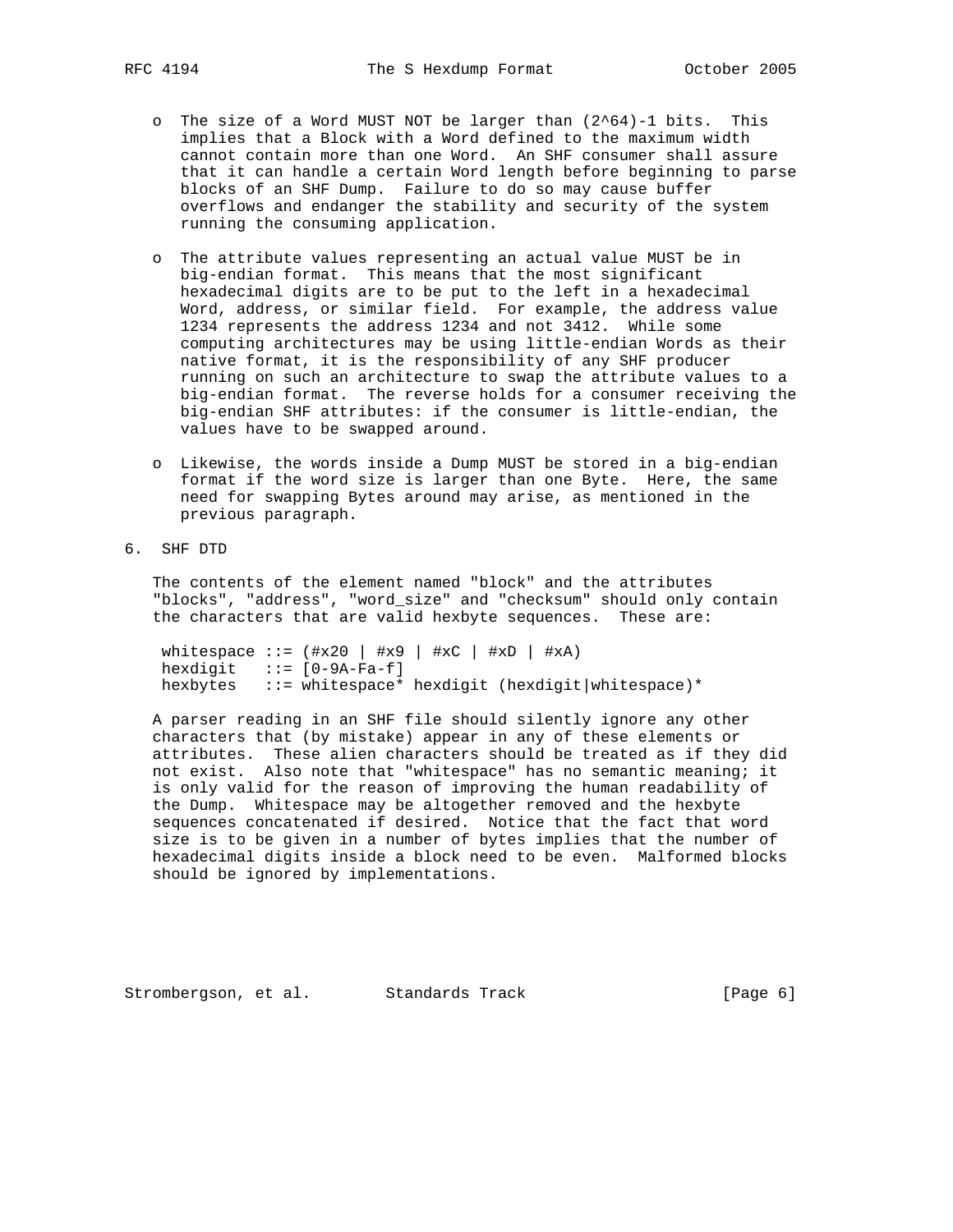```
<! - DTD for the S Hexdump Format, as of 2003-10-10
     Linus Walleij, Joachim Strombergson, Patrik Faltstrom 2003
    Refer to this DTD as:
     <!ENTITY % SHF PUBLIC "-//IETF//DTD SHF//EN"
              "http://ietf.org/dtd/shf.dtd">
         %SHF;
  --& <?xml version="1.0" encoding="UTF-8"?>
   <!ELEMENT dump (block)+>
   <!ATTLIST dump
         name CDATA #REQUIRED
         blocks CDATA #IMPLIED>
   <!ELEMENT block (#PCDATA)>
   <!ATTLIST block
 name CDATA #REQUIRED
 address CDATA #REQUIRED
 word_size CDATA #REQUIRED
 length CDATA #REQUIRED
 checksum CDATA #REQUIRED>
7. SHF Examples
```
 This section contains three different SHF examples, illustrating the usage of SHF and the attributes in SHF.

The first example is a simple SHF Dump with a single Block of data:

 <?xml version="1.0" encoding="UTF-8"?> <dump name="Simple SHF example" blocks="01"> <block name="Important message in hex format" address="0400" word\_size="01" length="1f" checksum="5601b6acad7da5c7b92036786250b053f05852c3"> 41 6c 6c 20 79 6f 75 72 20 62 61 73 65 20 61 72 65 20 62 65 6c 6f 6e 67 20 74 6f 20 75 73 0a </block> </dump>

Strombergson, et al. Standards Track [Page 7]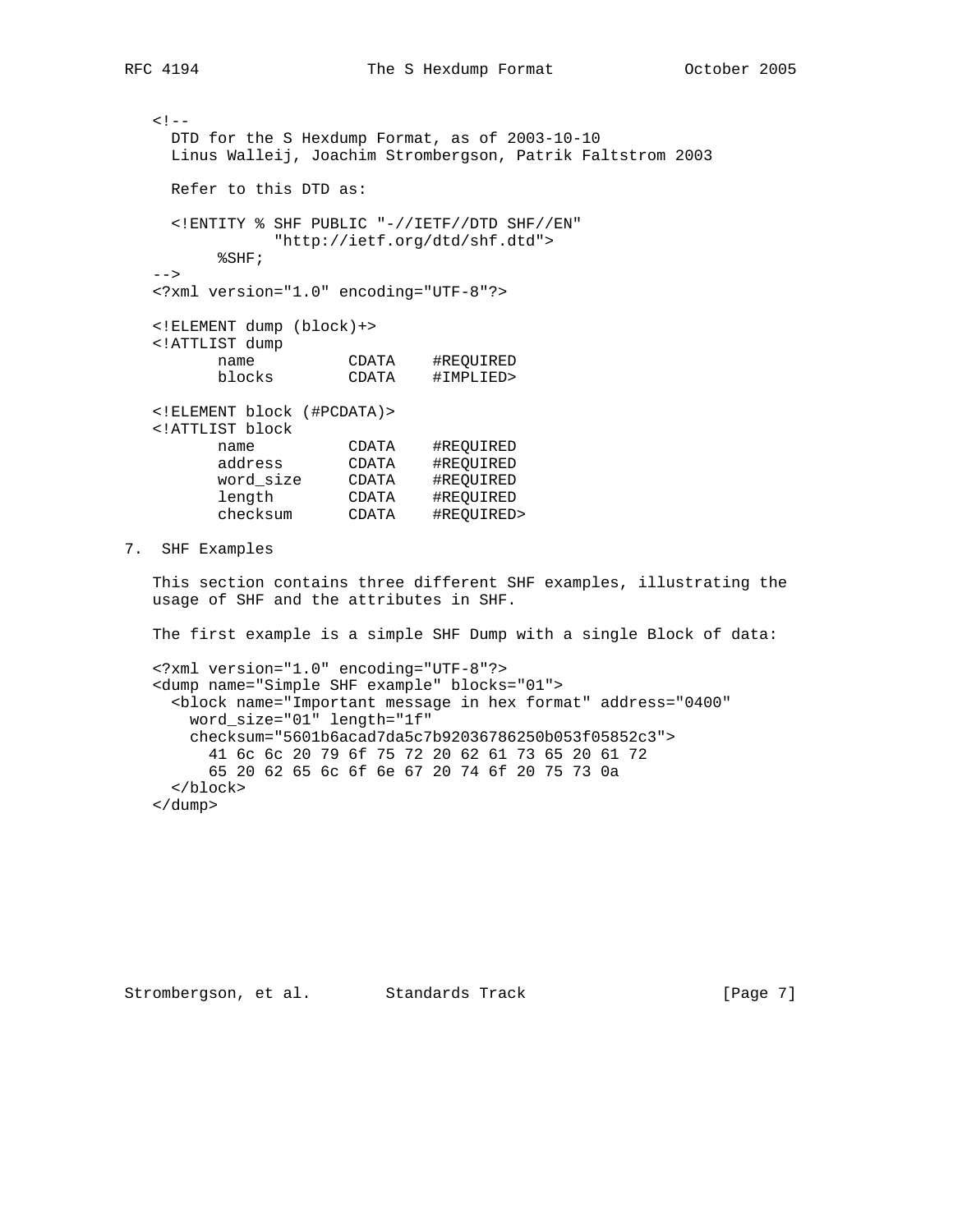The second example is a program in 6502 machine code residing at memory address 0x1000, which calculates the 13 first Fibonacci numbers and stores them at 0x1101-0x110d: <?xml version="1.0" encoding="UTF-8"?> <dump name="6502 Fibonacci" blocks="02"> <block name="Code" address="1000" word\_size="01" length="2a" checksum="5cab5bf8ee299af1ad17e8093d941914eb5930c7"> a9 01 85 20 85 21 20 1e 10 20 1e 10 18 a5 21 aa 65 20 86 20 85 21 20 1e 10 c9 c8 90 ef 60 ae 00 11 a5 21 9d 00 11 ee 00 11 60 </block> <block name="Mem" address="1100" word\_size="01" length="e" checksum="c8c2001c42b0226a5d9f7c2f24bd47393166487a"> 01 00 00 00 00 00 00 00 00 00 00 00 00 00 </block> </dump> The final example contains a Block of 40-bit wide data: <?xml version="1.0" encoding="UTF-8"?> <dump name="Example of an SHF dump with wide data words" blocks="00001"> <block name="SMIL memory dump" address="000" word\_size="5" length="1A" checksum="ff2033489aff0e4e4f0cd7901afc985f7a213c97"> 00100 00200 00000 00090 00000 00036 00300 00400 00852 00250 00230 00858 00500 00600 014DC 00058 002A8 000B8 00700 00800 000B0 00192 00100 00000 00900 00A00 00000 0000A 40000 00000 00B00 00C00 00000 00000 00000 00001 00D00 00E00 00000 00100 0CCCC CCCCD 00F00 01000 00000 00010 80000 00000 00100 00790 00000 00234 </block> </dump>

```
8. SHF Security Considerations
```
 The SHF format is a format for representing hexadecimal data that one wants to transfer, manage, or transform. The format itself does not guarantee that the represented data is not falsely represented, malicious, or otherwise dangerous.

 The data integrity of the SHF file as a whole is to be provided, if needed, by means external to the SHF file, such as the generic signing mechanism described by RFC 3275 [3].

Strombergson, et al. Standards Track [Page 8]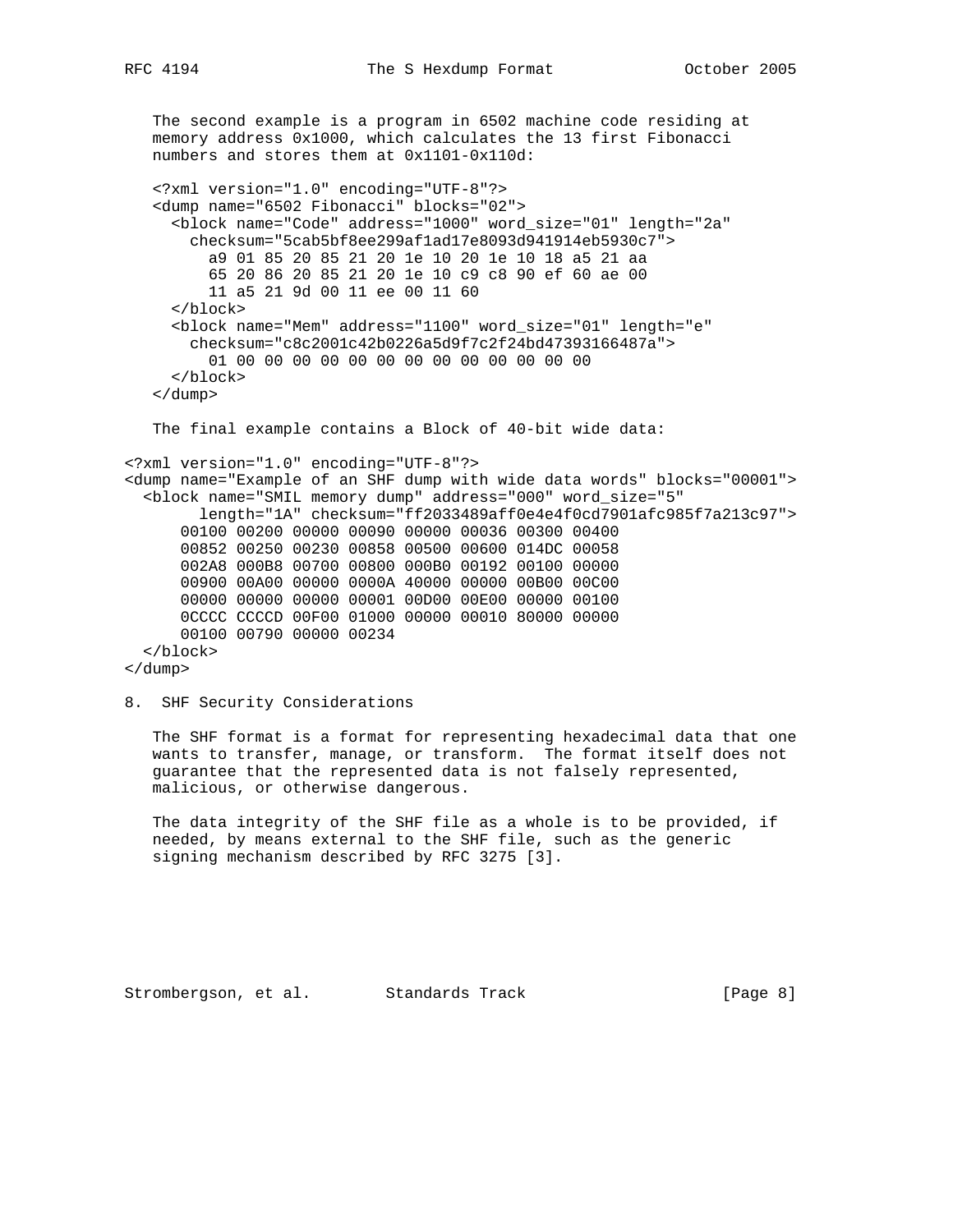## 9. IANA Considerations

 This section contains the registration information for the MIME type to SHF. The media type has been chosen to comply with the guidelines in [4].

- o Registration: application/shf+xml
- o MIME media type name: application
- o MIME subtype name: shf+xml
- o Required parameters: charset

Required parameters: charset

 This parameter must exist and must be set to "UTF-8". No other character sets are allowed for transporting SHF data. The character set designator MUST be uppercase.

Encoding considerations:

This media type may contain binary content; accordingly, when used over a transport that does not permit binary transfer, an appropriate encoding must be applied.

Security considerations:

 A hex Dump in itself has no other security considerations than what applies for any other XML file. However, the included binary data may in decoded form contain any executable code for a target platform. If additional security is desired, additional transport security solutions may be applied. For target code contained in a hex Dump, developers may want to include certificates, checksums, and the like in hexdump form for the target platform. Such uses are outside the scope of this document and a matter of implementation.

Interoperability considerations:

n/a

Published specification:

 This media type is a proper subset of the XML 1.0 specification [5]. One restriction is made: no entity references other than the five predefined general entities references ("&", "<", "&gt;", "'", and """) and numeric entity references may be present. Neither the "XML" declaration (e.g., <?xml version="1.0" ?>) nor the "DOCTYPE" declaration (e.g., <!DOCTYPE ...>) need be present. (XML fragments are allowed.) All other XML 1.0 instructions (e.g., CDATA blocks, processing instructions, and so on) are allowed.

Strombergson, et al. Standards Track [Page 9]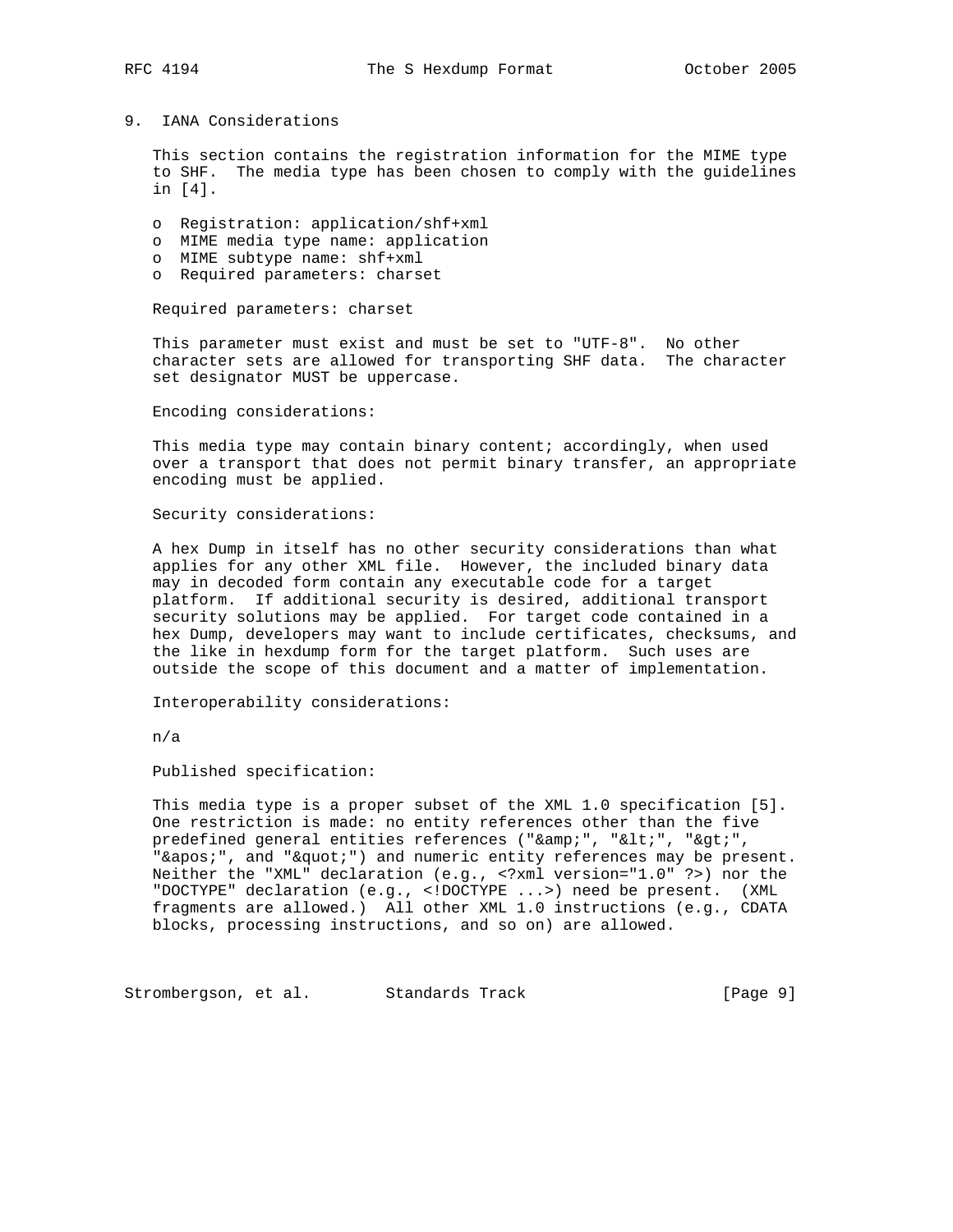Applications that use this media type: any program or individual wishing to make use of this XML 1.0 subset for hexdump exchange.

Additional information:

- o Magic number: There is no single initial Byte sequence that is always present for SHF files
- o File extension: shf
- o Macintosh File Type code: none

Intended usage: COMMON.

 Author/Change controller: this MIME transport type is controlled by the IETF.

10. Extensions

 The attributes of elements in the SHF XML format may be extended when need arises. For example, certain applications will want to represent executable code as an SHF Dump, and may then need an execution start address to be associated with certain Dump Blocks, so that the address can be configured as a starting point for the CPU part of any processor code present in the Block, as opposed to the raw data, which is already given a start address by way of the "address" attribute. This can be done by extending the Block tag with a "start\_address" attribute.

 Another possible scenario is when a dump is applied to a computer system with several independent address spaces, such as a system with two CPUs, each with independent memories. In this case, a user may want to add an "address space" attribute.

 As long as such new attributes are added, with no attributes being removed or redefined, the resulting Dump shall be considered a valid SHF Dump and transported using the application/xml+shf transport type. Parsers unaware of the modified namespace shall silently ignore any such extended attributes, or simply duplicate them from input to output when processing an SHF file as a filter. The management of such extended attributes is a matter of convention between different classes of users and not a matter of the IETF.

Strombergson, et al. Standards Track [Page 10]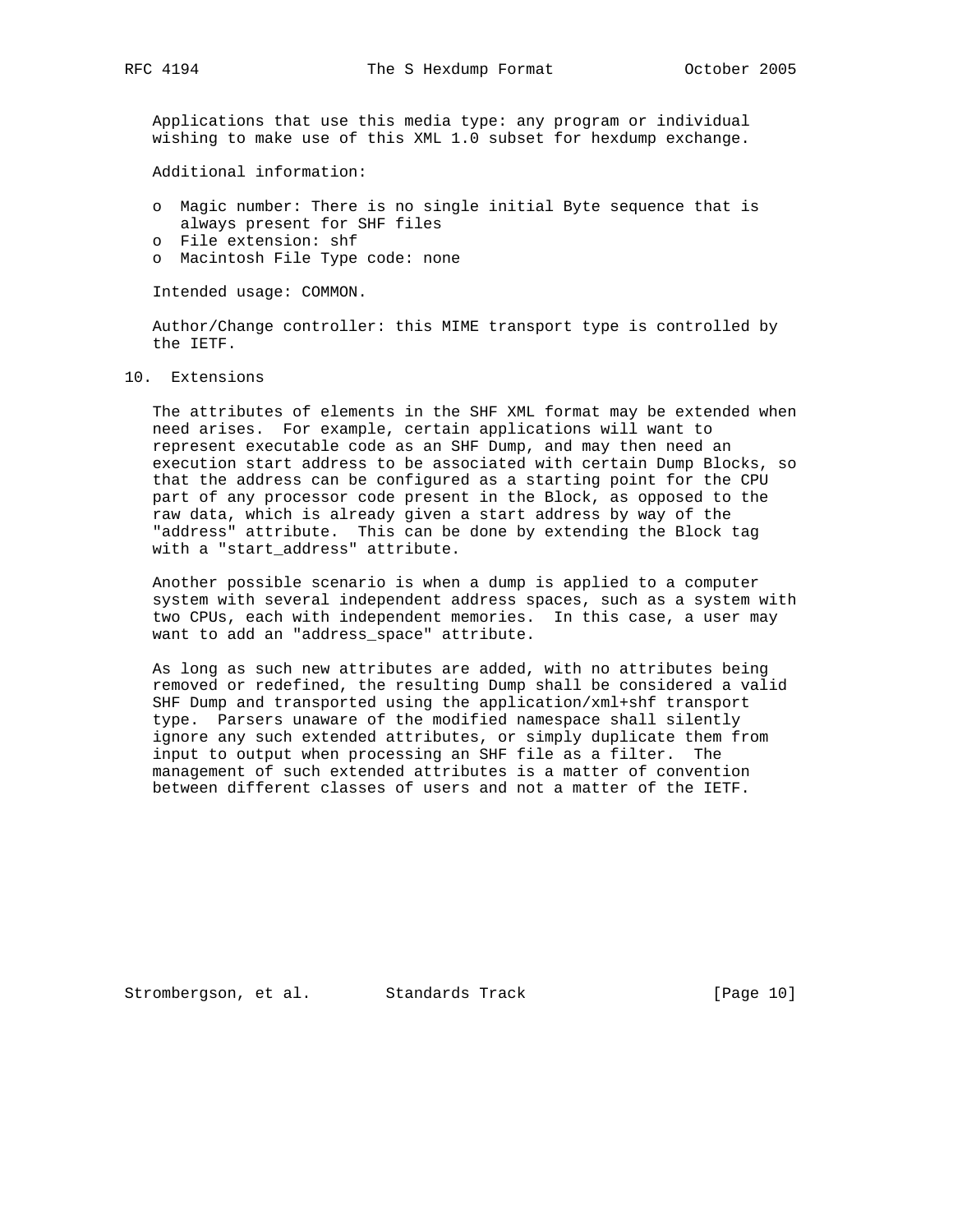# 11. Additional Information

 Contact for further information: c.f., the "Authors' Addresses" section of this memo.

 Acknowledgements: The SMIL memory Dump was kindly provided by Sten Henriksson at Lund University. Proofreading and good feedback on the SHF document was generously provided by Peter Lindgren, Tony Hansen, Larry Masinter, and Clive D.W. Feather. We also want to thank the Applications area workgroup for their help during development.

- 12. Normative References
	- [1] Bradner, S., "Key words for use in RFCs to Indicate Requirement Levels", BCP 14, RFC 2119, March 1997.
	- [2] Eastlake, 3rd, D. and P. Jones, "US Secure Hash Algorithm 1 (SHA1)", BCP 14, RFC 3174, September 2001.
	- [3] Eastlake, 3rd, D., Joseph, J., and D. David, "(Extensible Markup Language) XML-Signature Syntax and Processing", BCP 14, RFC 3275, March 2002.
	- [4] Makoto, M., Simon, S., and D. Dan, "(Extensible Markup Language) XML Media Types", RFC 3023, January 2001.
	- [5] Bray, Tim, Paoli, Jean, Sperberg-McQueen, C. M. and Maler, Eve, Yergeau, Francois, "Extensible Markup Language (XML) 1.0 (Third Edition)", http://www.w3.org/TR/REC-xml.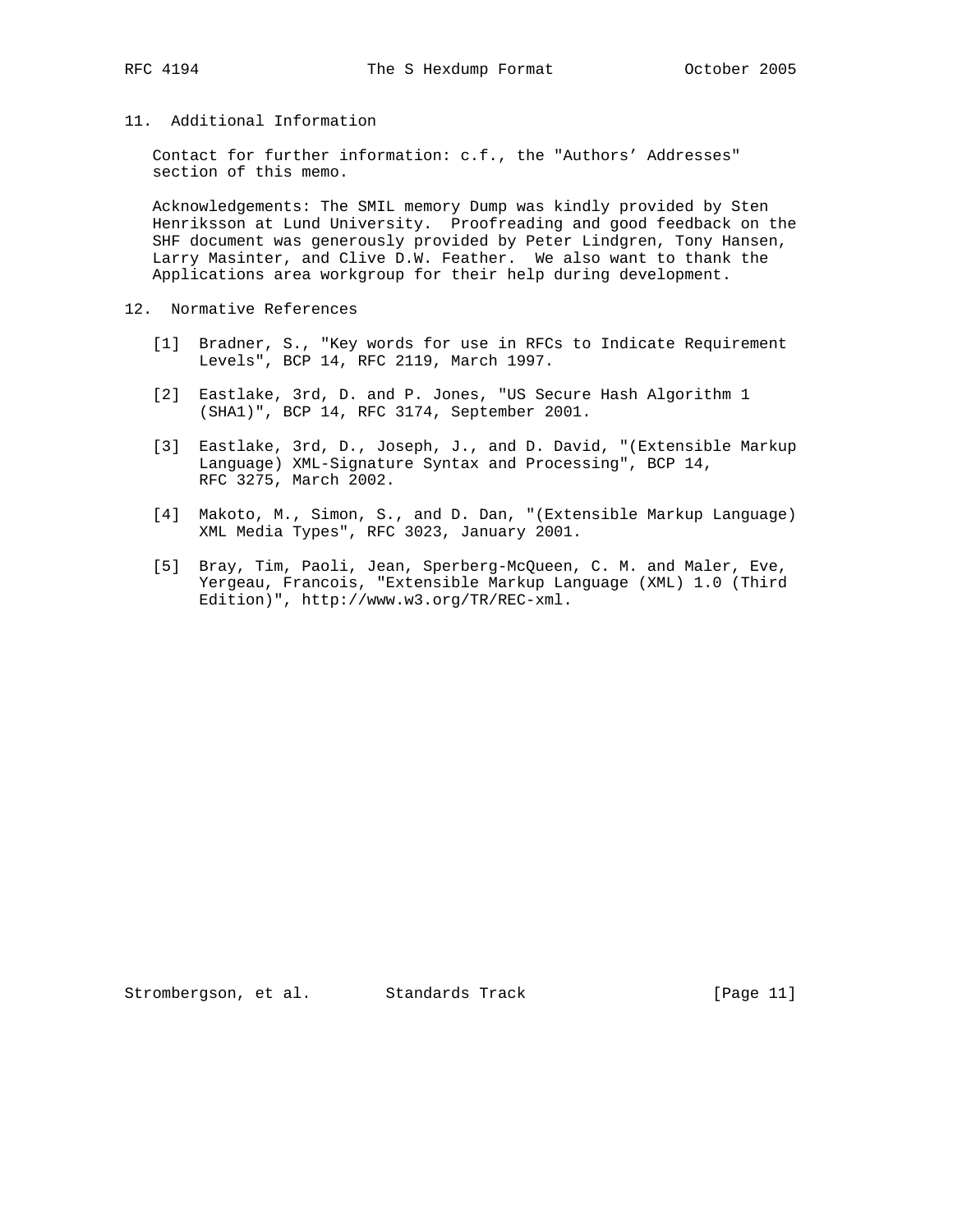Authors' Addresses Joachim Strombergson InformAsic AB Hugo Grauers gata 5a Gothenburg 411 33 SE Phone: +46 31 68 54 90 EMail: Joachim.Strombergson@InformAsic.com URI: http://www.InformAsic.com/ Linus Walleij Lunds Tekniska Hogskola Master Olofs Vag 24 Lund 224 66 SE Phone: +46 703 193678 EMail: triad@df.lth.se Patrik Faltstrom Cisco Systems Inc Ledasa 273 71 Lovestad Sweden EMail: paf@cisco.com URI: http://www.cisco.com